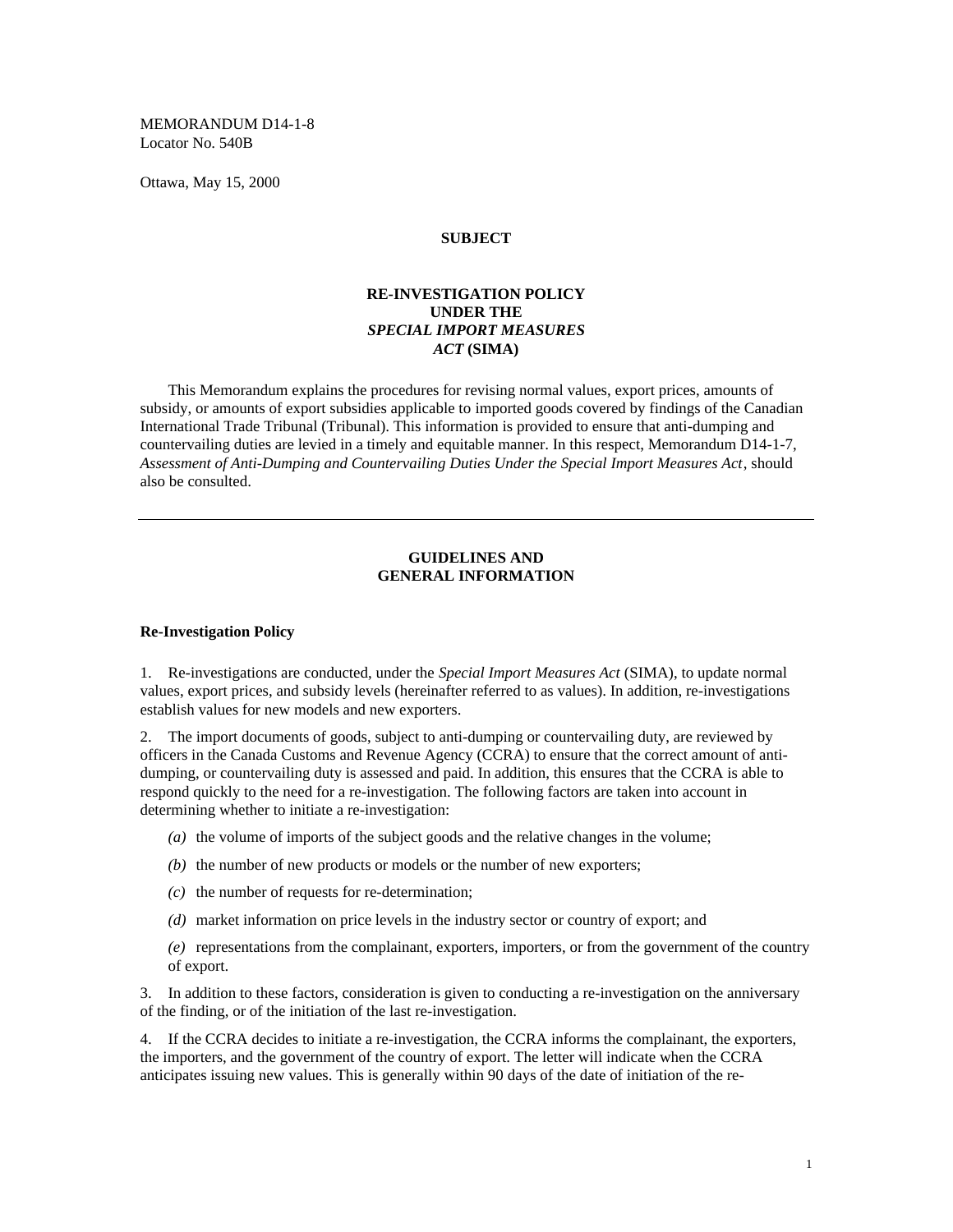investigation. Every effort is made to conduct the necessary verification and to establish final values within this time.

5. Importers will be requested to provide the CCRA with the transaction numbers and dates of the customs accounting documents of all of their importations of the subject goods. Exporters will be requested to provide the relevant information on their shipments to determine values.

6. The situation may arise where an exporter has provided a satisfactory submission and has been willing to permit verification within acceptable time frames, but due to operational considerations within the CCRA verification is not possible. Under such circumstances, preliminary values will be issued on the basis of the submission. In the subsequent 90-day period, submissions will be verified and final values will be issued.

7. Where an exporter either does not provide a satisfactory submission or does not permit verification, values will be issued on the basis of a ministerial specification. The ministerial specification is generally the highest margin of dumping, or the amount of subsidy found during the original investigation. These values will apply until the exporter provides a satisfactory submission and allows proper verification.

8. The Director General of the Anti-dumping and Countervailing Directorate may authorize the establishment of both preliminary and final values on the basis of data provided in an unverified submission if such action is deemed appropriate given the circumstances of any particular re-investigation.

9. If the final values are higher than the preliminary values, they will apply only from the date the final values are issued.

10. Except for circumstances noted in paragraph 6, if the final values are lower than the preliminary values, they will apply retroactively to the date of the establishment of the preliminary values.

11. If it is believed that no values can be established within the initial 90-day period, the problem will be discussed with the Director General by the 65th day and an appropriate course of action will be identified.

12. When a re-investigation is initiated, all known importers and exporters will be advised in writing of the main issues which will be examined. They will also be advised to take into account all information available to them in order to prepare for the likely adjustments to be introduced in 90 days.

13. All parties notified at the time a re-investigation is initiated will also be advised of its conclusion and the results as they pertain to them. Furthermore, a specific statement will be included in the covering letters explaining the retroactive application of the values.

14. The CCRA will only release normal values and export prices in accordance with the provisions of Memorandum D14-1-2, *Disclosure of Normal Value and Export Price Established Under the Special Import Measures Act to Importers*.

15. A Customs Notice will be issued at the start and at the conclusion of each re-investigation. The Customs Notice issued at the conclusion of each re-investigation will explain the retroactive application of the values.

16. Notwithstanding any other provisions in this policy, when there are changes to domestic prices, market conditions, costs associated with production and sales and/or subsidy levels, the onus is on the parties concerned to advise the CCRA. When substantial changes occur and the CCRA has not been advised in writing on a timely manner, or the required information to make any necessary adjustments to values is not provided, retroactive assessments will be applied, where in the opinion of the Director General such action is warranted. In such circumstances, the only limitation to such retroactivity will be the statutory limitations within SIMA.

17. During the enforcement, a ministerial specification is used to determine values for new products, new exporters, and exporters who have not provided sufficient information or have not provided information in time to enable determination of values.